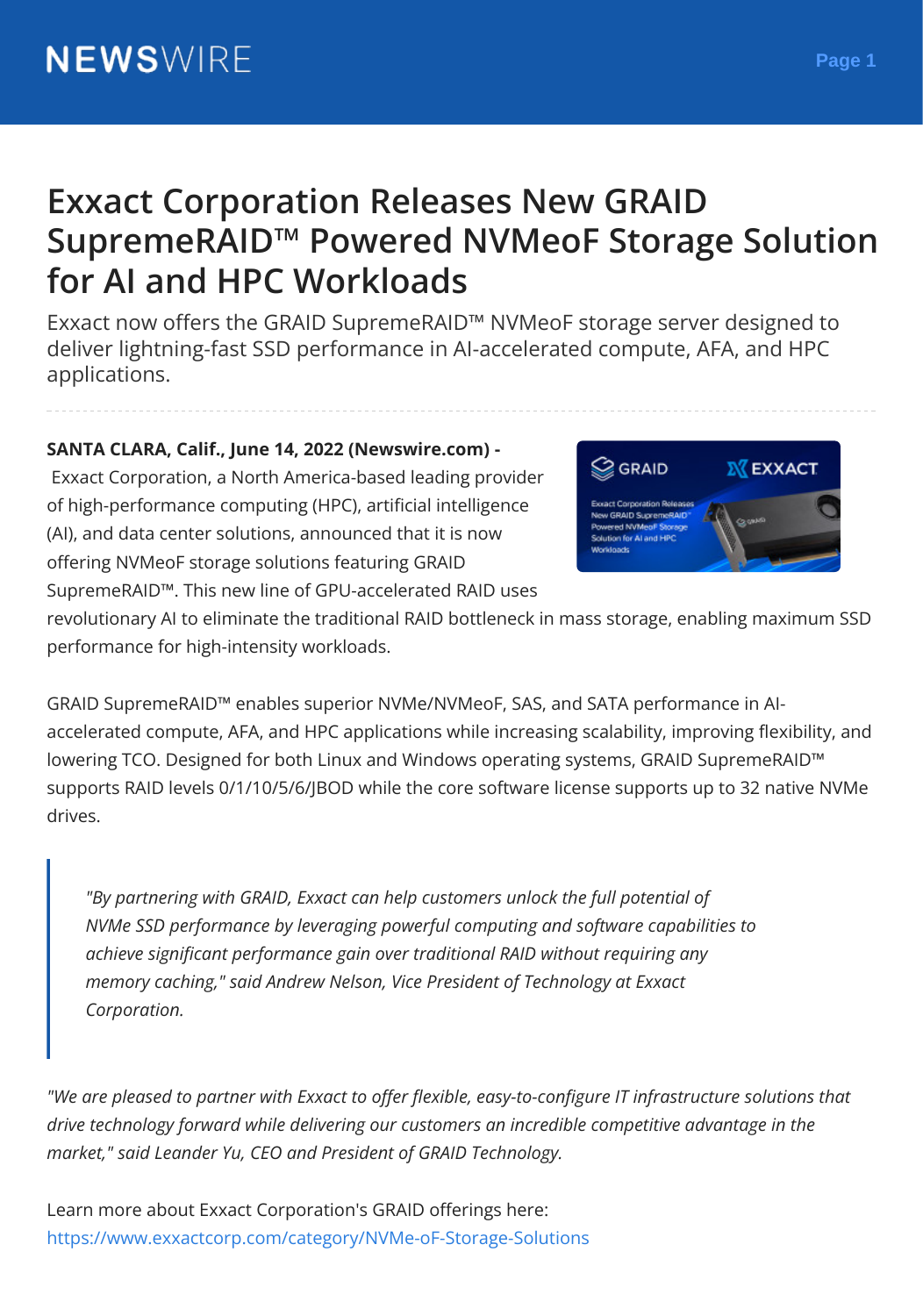# **NEWS**WIRE

#### **About Exxact**

Founded in 1992, Exxact is an ISO-certified provider of innovative computing appliances that include workstation, server, cluster, and storage products developed for life sciences, HPC, big data, and cloud applications. With a full range of engineering and logistics services, including consultancy, validation, implementation, and support, Exxact enables its customers to solve complex computing challenges and improve resource utilization to maintain a competitive edge. Visit Exxact Corporation at [www.exxactcorp.com](http://www.exxactcorp.com).

#### **About GRAID**

GRAID Technology is headquartered in Silicon Valley, California with an office in Ontario, CA, and an R&D center in Taipei, Taiwan. Named one of the Ten Hottest Data Storage Startups of 2021 by CRN, GRAID SupremeRAID™ performance is breaking world records as the first NVMe and NVMeoF RAID card to unlock the full potential of your SSD performance: a single SupremeRAID™ card delivers 19 million IOPS and 110GB/s of throughput. For more information on GRAID Technology, visit [graidtech.com](https://www.graidtech.com/) or connect with us on [Twitter](https://twitter.com/graidtechnology) or [LinkedIn](https://www.linkedin.com/company/graid-technology/).

#### **Additional Resources**

- [StorageReview.com](https://www.graidtech.com/news-storagereview-review-of-graid-supremeraid-sr-1010/) GRAID SupremeRAID™ SR-1010 Independent Review
- GRAID and HPC Tech Partner To Lead the Future of [High-Performance](https://www.graidtech.com/news-graid-and-hpc-tech-partner-to-lead-the-future-of-high-performance-computing-in-japan/) Computing in Japan

#### **GRAID Media Contact:**

Andrea Eaken (GRAID PR/Marketing) [andrea.eaken@graidtech.com](mailto:andrea.eaken@graidtech.com) 1-800-GRAID-10

**Source: GRAID Technology**

### **Related Files**

- GRAID [SupremeRAID](https://cdn.newswire.com/files/x/cd/3d/252a1e370f2999aae564c390df1a.pdf) SR-1010 Brochure April 2022
- GRAID [SupremeRAID](https://cdn.newswire.com/files/x/40/e7/1add2fc6a0e42a28eb0ff3238aca.pdf) SR-1000 Brochure April 2022